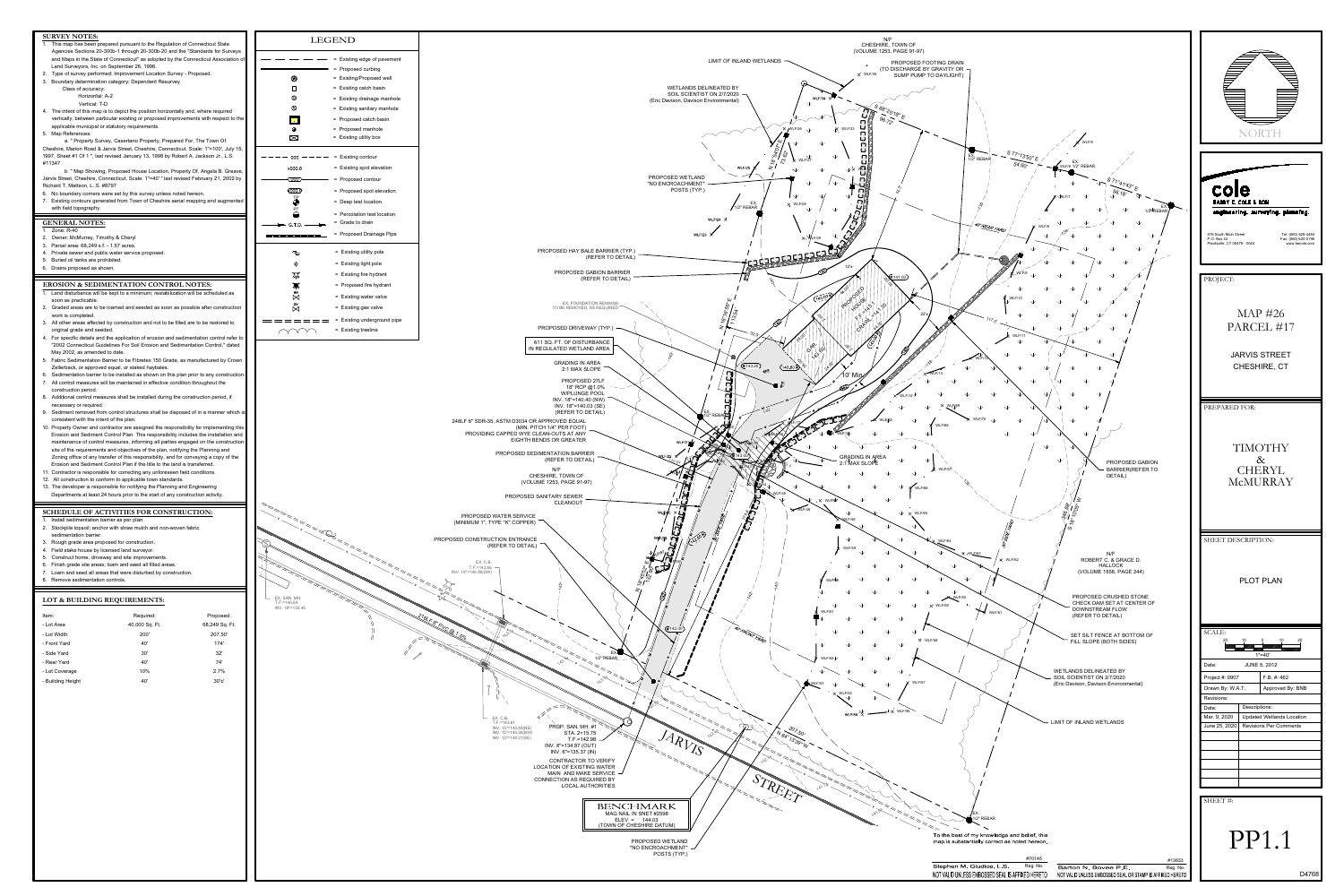|                                                                                                         | Ξ<br>NORT<br>`F<br>cole<br>HARRY E. COLE & SON<br>engineering. surveying. planning.<br>876 South Main Street<br>Tel: (860) 628-4484<br>Fax: (860) 620-0196<br>P.O. Box 44<br>Plantsville, CT 06479 - 0044<br>www.hecole.com                                                |
|---------------------------------------------------------------------------------------------------------|----------------------------------------------------------------------------------------------------------------------------------------------------------------------------------------------------------------------------------------------------------------------------|
|                                                                                                         | PROJECT NAME:<br>MAP #26<br>PARCEL #17<br><b>JARVIS STREET</b><br>CHESHIRE, CT                                                                                                                                                                                             |
| PLAN: $1"=40'$<br>PROFILE: $H/1"=40"$<br>$V/1" = 4'$                                                    | PREPARED FOR:<br>TIMOTHY<br>$\&$<br>CHERYL<br>McMURRAY                                                                                                                                                                                                                     |
|                                                                                                         | Sheet Description:<br>SANITARY SEWER EXT.<br>PLAN & PROFILE                                                                                                                                                                                                                |
|                                                                                                         | Scale:<br>40<br>$1" = 40'$<br>Date:<br><b>JUNE 5, 2012</b><br>Project #: 0907<br>F.B. #: 462<br>Approved By: BNB<br>Drawn By: W.A.T.<br>Revisions:<br>Descriptions:<br>Date:<br>Mar. 9, 2020<br><b>Updated Wetlands Location</b><br>June 25, 2020   Revisions Per Comments |
|                                                                                                         | Sheet#:<br>PP1.2                                                                                                                                                                                                                                                           |
| #13653<br>Barton N. Bovee P.E.<br>Reg. No.<br>NOT VALID UNLESS EMBOSSED SEAL OR STAMP IS AFFIXED HERETO | D4768                                                                                                                                                                                                                                                                      |

## SANITARY SEWER EXTENSION

Plan & Profile Notes:

1. Prior to any excavation, contractor to notify "Call Before You Dig" at 1-800-922-4455.

- 2. All existing utilities shown are from best available information 3. Contractor required to field verify all dimensions, elevations, quantities, and
- details prior to any construction. 4. Elevations are based on U.S.C. & G.S. datum.
- 5. All construction to conform to C.D.O.T. Form 816 as amended to date.
- 6. All catch basins to be C.H.D. type "C" unless otherwise noted, all catch
- basins shall have a two foot sump, minimum. 7. All storm drainage pipe to be class IV R.C.P., unless otherwise noted.
- 8. All public work in connection with this plan shall be completed within five years of the date of approval, or the approval is no longer valid.
- 9. Planning and Engineering Departments to be notified at 203-271-6670 and 203-271-6650, 24 hours before any construction activity begins.
- 10. Any regulated activity in a designated inland wetland area not a part of this plan shall require a Special Permit.
- 11. Under drains to be installed at the time of constrution, if deemed necessary by the City Engineer.
- 12. Hydrants shall be set plumb with outlets 18" (0.46m) above finished grade.
- 13. Installation of street lighting shall be the responsibility of the developer. 14. On-site safety and regulatory signage as deemed necessary by the Police Department shall be installed at the expense of developer. The developer shall meet with the Police Department to review signage needs prior to the
- the issuance of the first Certificate of Occupancy within the development. 15. The city shall not maintain responsibility or maintenance of the road until the street has been accepted by town. Maintenance, including snowplowing, shall be the responsibility of the developer until such a time
- as the road is accepted by the town. 16. No Certificate of Occupancy shall be issued until all site work is completed, or when specifically approved by the Planning and Zoning Commission. A





temporary C.O. may be issued upon the posting of a bond.